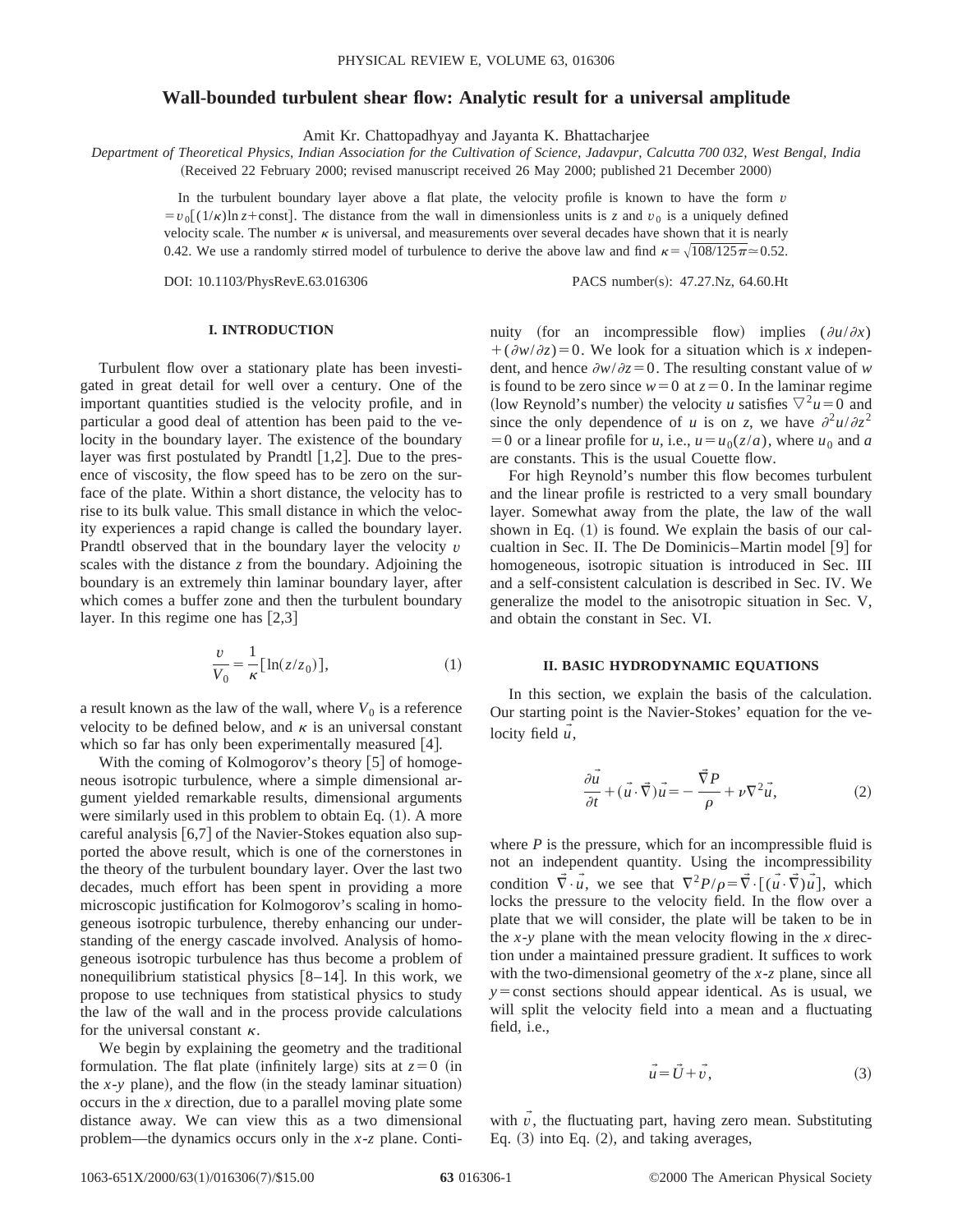$$
\frac{\partial \vec{U}}{\partial t} + (\vec{U} \cdot \vec{\nabla}) \vec{U} + \langle (\vec{v} \cdot \vec{\nabla}) \vec{v} \rangle = -\frac{\vec{\nabla} P}{\rho} + \nu \nabla^2 \vec{U}.
$$
 (4)

In this section we will use  $x_1$ ,  $x_2$ , and  $x_3$  as coordinates instead of *x*, *y*, and *z*, and the corresponding components of *U* and *v* will be  $U_1$ ,  $U_2$ , and  $U_3$  and  $v_1$ ,  $v_2$ , and  $v_3$ , respectively. In the steady state, all average quantities are independent of  $x_1$  and  $x_2$ , and, hence, from the incompressibility condition  $(\partial U_1 / \partial x_1) + (\partial U_2 / \partial x_2) + (\partial U_3 / \partial x_3) = 0$ , we infer that  $U_3$  is independent of  $x_3$  and since  $U_3=0$  at  $x_3=0$ (no-slip condition), it remains zero for all  $x_3$ . For the 1 component of Eq.  $(4)$ , we have

$$
U_1 \frac{\partial U_1}{\partial x_1} + U_3 \frac{\partial U_1}{\partial x_3} + \left\langle v_1 \frac{\partial v_1}{\partial x_1} \right\rangle + \left\langle v_2 \frac{\partial v_1}{\partial x_2} \right\rangle + \left\langle v_3 \frac{\partial v_1}{\partial x_3} \right\rangle
$$
  
= 
$$
- \frac{\partial P}{\partial x_1} \frac{1}{\rho} + \nu \nabla^2 U_1,
$$
 (5)

and from the 3 component of Eq.  $(4)$ , we have

$$
\frac{\partial}{\partial x_3} \left( \frac{P_0}{\rho} + \langle v_3^2 \rangle \right) = 0, \tag{6}
$$

where  $P = P_0 + p$ . The above equation implies that  $(P_0 / \rho)$  $+\langle v_3^2 \rangle$  is independent of *x*<sub>3</sub>. From Eq. (5), we obtain

$$
-\frac{\partial P_0}{\partial x_1} \frac{1}{\rho} + \nu \nabla^2 U_1 = \left\langle v_2 \frac{\partial}{\partial x_2} v_1 \right\rangle + \left\langle v_1 \frac{\partial}{\partial x_1} v_1 \right\rangle + \left\langle v_3 \frac{\partial}{\partial x_3} v_1 \right\rangle + \left\langle v_1 \frac{\partial}{\partial x_3} v_3 \right\rangle - \left\langle v_1 \frac{\partial}{\partial x_3} v_3 \right\rangle.
$$
 (7)

Now, considering  $\langle v_3(\partial/\partial x_3)v_1\rangle + \langle v_1(\partial/\partial x_3)v_1\rangle$  $=$   $(\partial/\partial x_3)\langle v_1v_3\rangle$  and  $\langle v_1(\partial/\partial x_3)v_3\rangle = \langle v_1(\partial/\partial x_1)v_2\rangle$  $+\langle v_1(\partial/\partial x_1)v_1\rangle$ , and using  $\partial U_1/\partial x_1 = U_3 = (\partial/\partial X_1)\langle v_1^2\rangle$  $=0$ , we have

$$
\left\langle v_3 \frac{\partial}{\partial x_3} v_1 \right\rangle = -\frac{\partial P}{\partial x_1} \frac{1}{\rho} + \nu \frac{\partial^2 U_1}{\partial x_3^2}.
$$
 (8)

Now  $(\partial/\partial x_3)\langle v_3v_1\rangle = \langle v_3(\partial v_1/\partial x_3)\rangle + \langle (\partial v_3/\partial x_1)v_1\rangle$  $= \langle v_3(\partial v_1/\partial x_3)\rangle - \frac{1}{2}(\partial/\partial x_1)\langle v_1^2\rangle = \langle v_3(\partial v_1/\partial x_3)\rangle$ , where we have used the equation of continuity for the fluctuating field, and thus, from Eq.  $(8)$ ,

$$
\nu \frac{\partial U_1}{\partial x_3} = \langle v_1 v_3 \rangle + \frac{1}{\rho} \frac{\partial P}{\partial x_1} + c. \tag{9}
$$

In writing the above equation we have used the fact that *P* cannot depend on  $x_3$ —a fact which can be established by analysing the 3 component of Eq.  $(5)$ . For a high Reynold's number flow, the stress tensor dominates, and we can drop the pressure term to write

$$
\nu \frac{\partial U_1}{\partial x_3} = \langle v_1 v_3 \rangle + c. \tag{10}
$$

Far away from the wall, where the viscous stress is negligible, one can calculate the constant *c*, giving

$$
\nu \frac{\partial U_1}{\partial x_3} = \langle v_1 v_3 \rangle + \frac{1}{\rho} \frac{\partial P}{\partial x_1} + v_0^2. \tag{11}
$$

At this stage, following typical dimensional analysis, we proceed to establish the law of the wall. What the dimensional argument cannot obtain is the universal amplitude in the law of the wall. Our contribution is to actually calculate  $\langle v_1 v_3 \rangle$ from the model of De Dominicis and Martin, and show that, for large  $x_3$ ,

$$
\langle v_1 v_3 \rangle \approx v_0^2 \left[ 1 - A \frac{x_0}{x_3} \right]. \tag{12}
$$

It should be noted that the above equation is valid only so long as  $x_3$  lies within the boundary layer, which means that there is an upper limit as well as a lower limit to the value of  $x_3$  for which Eq. (12) is valid. The important question for us is how to accomplish the calculation of  $\langle v_1 v_3 \rangle$ . The fluctuating velocity  $v_i$  satisfies (with  $\vec{\nabla} \cdot \vec{v} = 0$ )

$$
\dot{v}_i + \left(v_j \frac{\partial}{\partial x_j}\right) v_i = -\frac{1}{\rho} \frac{\partial P}{\partial x_i} + \nu \nabla^2 v_i + \left(v_j \frac{\partial}{\partial x_j} v_i\right)
$$

$$
-U_j \frac{\partial}{\partial x_j} v_i - v_j \frac{\partial}{\partial x_j} U_i.
$$
(13)

The last three terms on the right hand side make the calculation virtually impossible. To make analytic work possible under such circumstances, the randomly stirred model for fluctuating hydrodynamics was considered by De Dominicis and Martin [9] based on the work of Forster, Nelson, and Stephen  $[8]$ . In this model, the last three terms on the right hand side in Eq.  $(13)$  are replaced by a stochastic force  $f_i$ , whose correlation is specified in a manner such that the Kolmogorov spectrum  $[5]$  is obtained. For the homogeneous isotropic situation, we discuss the model in Sec. III.

#### **III. DE DOMINICIS–MARTIN MODEL**

The model for calculating correlation functions in a homogeneous isotropic situation is then given by

$$
\dot{v}_i + \left(v_j \frac{\partial}{\partial x_j}\right) v_i = -\frac{1}{\rho} \frac{\partial P}{\partial x_i} + \nu \nabla^2 v_i + f_i. \tag{14}
$$

To transfer the above equation into momentum space, we introduce the Fourier transforms, following notations as in  $Ref. [15]$ ,

$$
v(\vec{k}, \omega) = Lt_{V, T \to \infty} \frac{1}{V^{1/2}} \frac{1}{T^{1/2}} \int_{V, T} v(\vec{x}, t) e^{i(\vec{k} \cdot \vec{x} - \omega t)} d^D x dt,
$$
\n(15)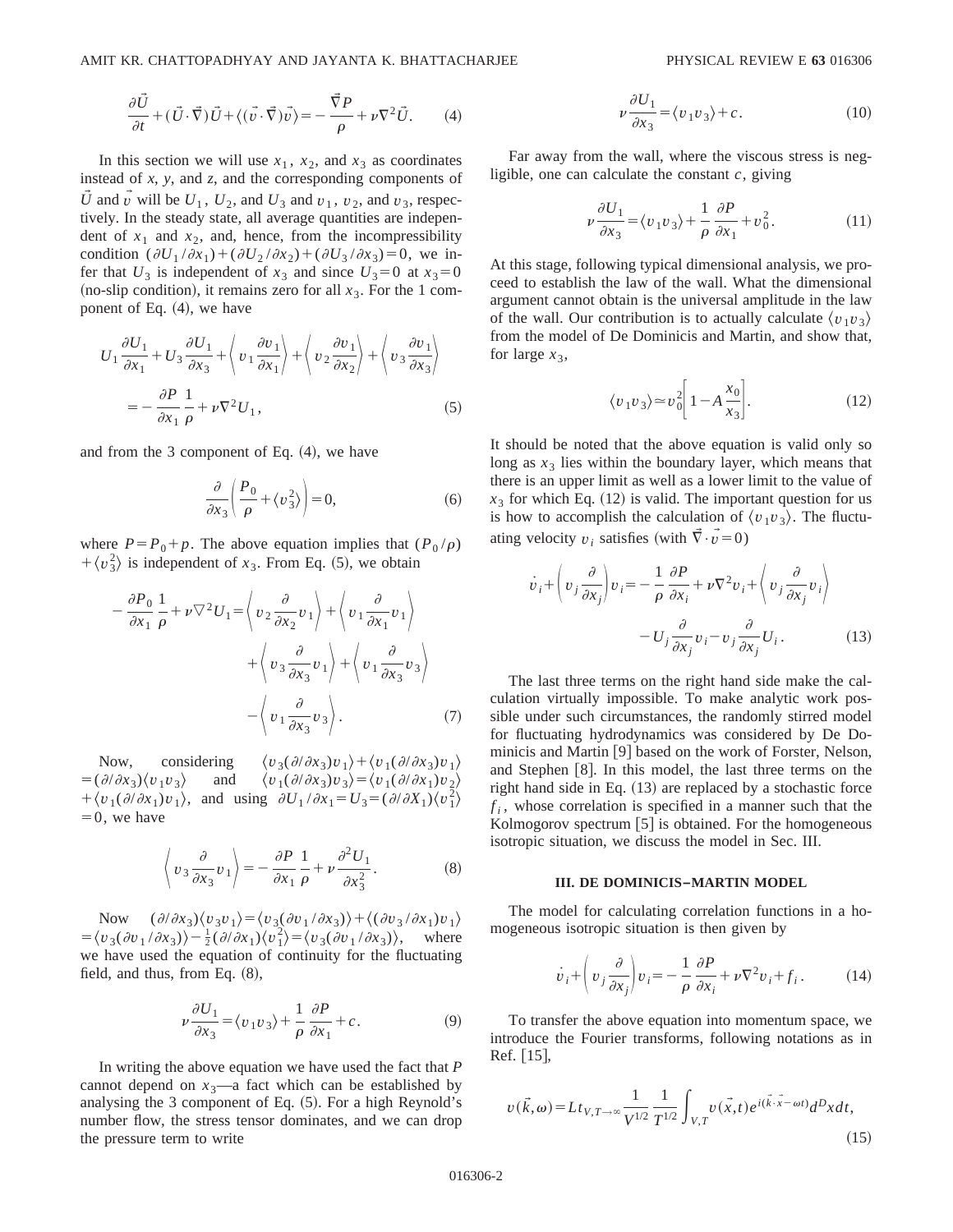and

$$
f(\vec{k}, \omega) = Lt_{V, T \to \infty} \frac{1}{V^{1/2}} \frac{1}{T^{1/2}} \int_{V, T} f(\vec{x}, t) e^{i(\vec{k} \cdot \vec{x} - \omega t)} d^D x dt,
$$
\n(16)

where *V* and *T* are the total volumes and times, respectively. Now, in momentum space, the equation reads

$$
\dot{v}_i(k) + \nu k^2 v_i(k) = M_{ijl} v_j(p) v_l(k-p) + f_1,\qquad(17)
$$

where

$$
M_{ijl}(k) = \frac{i}{2V^{1/2}T^{1/2}} [k_j P_{il}(k) + k_l P_{ij}(k)],
$$
 (18)

with the projection operator *P* defined as

$$
P_{ij}(k) = \delta_{ij} - \frac{k_i k_j}{k^2}.
$$
\n(19)

The correlation of the random force is specified as

$$
\langle f_i(k_1, \omega_1) f_j(k_2, \omega_2) \rangle = 2D_0 f(k_1) P_{ij}(k_1) \delta^D(\vec{k}_1 + \vec{k}_2)
$$
  
 
$$
\times \delta(\omega_1 + \omega_2), \qquad (20)
$$

where *D* is the dimensionality of space, and  $f(k_1)$  is a function which we need to specify to obtain agreement with the Kolmogorov spectrum.

Kolmogorov argued on the basis of dimensional analysis that in the inertial range, i.e., for length scales intermediate between the system size and the molecular size, the energy spectrum  $E(k)$  is proportional to  $k^{-5/3}$ . If  $\epsilon$  is the rate at which energy is supplied to the system, Kolmogorov's prediction was that

$$
E(k) = E_0 e^{2/3} k^{-5/3},
$$
 (21)

where  $E_0$  is a dimensionless constant. If  $E$  is the total energy per unit mass of the system, then

$$
\int E(k)dk = E = \frac{1}{2} \langle v^2(r) \rangle
$$
  
= 
$$
\frac{1}{2VT} \int d^D r dt v^2(r,t)
$$
  
= 
$$
\frac{1}{2} \int \frac{d^D k}{(2\pi)^D} \frac{d\omega}{2\pi} \langle v(k,\omega)v(-k,-\omega) \rangle.
$$
 (22)

This identifies

$$
E(k) = \frac{1}{2} \frac{S_D}{(2\pi)^D} \int \frac{d\omega}{2\pi} \langle v(k,\omega)v(-k,-\omega) \rangle k^{D-1},\tag{23}
$$

where  $S_D$  is the surface area of a sphere in *D* dimensions. From Eqs.  $(21)$  and  $(23)$ , we conclude that

$$
\int \frac{d\omega}{2\pi} \langle v(k,\omega)v(-k,-\omega) \rangle = \frac{C_0 \epsilon^{2/3}}{k^{D+2/3}},
$$
 (24)

where  $C_0$  is a dimensionless constant. The dimensional analysis that led to Eq.  $(21)$ , also allows us to obtain the form of the characteristic frequency scale of the fluctuations. If  $\Gamma(k)$  is the relaxation rate, then dimensional analysis shows

$$
\Gamma(k) = \Gamma_0 \epsilon^{1/3} k^{2/3} \tag{25}
$$

in the inertial region, with  $\Gamma_0$  a dimensionless constant. Turning now to Eq.  $(17)$ , the relaxation rate in the absence of the nonlinear term is easily seen to be  $\omega(k) = \nu k^2$ . In the presence of the nonlinear term,  $\omega(k)$  is changed to the  $\Gamma(k)$ term of Eq.  $(25)$  which implies that the constant molecular viscosity  $\nu$  is changed to an effective viscosity  $\nu_{eff}(k)$  which can be written as  $\nu_{eff}(k) = \Gamma_0 \epsilon^{1/3} k^{-4/3}$  in order to obtain agreement with Eq.  $(25)$ . The role of the nonlinear term  $\sum_{\vec{p}} M_{ijk} v_j(\vec{p}) v_k(\vec{k} - \vec{p})$  is to "dress" the nonlinear viscosity  $\nu$  to the scale dependent viscosity  $\nu_{eff}(k)$  appropriate to the inertial range. An effective linearization of Eq.  $(17)$  then yields

$$
\dot{v}_i(k,t) + \nu_{eff}(k)k^2 v_i(k) = f_i.
$$
 (26)

The correlation function is easily seen to be

$$
\langle v_i(k,\omega)v_j(k',\omega')\rangle = \frac{1}{-i\omega + \nu_{eff}k^2} \frac{1}{-i\omega' + \nu_{eff}k'^2}
$$

$$
\times \langle f_i(k,\omega)f_j(k',\omega')\rangle
$$

$$
= 2D_0P_{ij}(k)f(k)\frac{1}{\omega^2 + \nu_{eff}^2k^4}
$$

$$
\times \delta^D(\vec{k} + \vec{k}')\delta(\omega + \omega').
$$
 (27)

The integral of Eq.  $(24)$  is then given by

$$
\int \frac{d\omega}{2\pi} \langle v_i(k,\omega)v_i(-k,-\omega) \rangle = \frac{D_0 f(k)}{\nu_{eff}(k)k^2} = \frac{D_0 f(k)}{\Gamma_0 \epsilon^{1/3} k^{2/3}},\tag{28}
$$

and, comparing with Eq.  $(20)$ , we find

$$
f(k) = f_0 \epsilon k^{-D}.
$$
 (29)

This specifies the form of the correlation of the random force in Eq.  $(17)$  that would lead to the Kolmogorov spectrum.

Summarizing the above discussion on the randomly stirred model, we can say that the Kolmogorov consistent model is seen to be

$$
\dot{v}_i(k) + \nu k^2 v_i(k) = \sum M_{ijl} v_j(p) v_l(k-p) + f_i, \quad (30)
$$

with

016306-3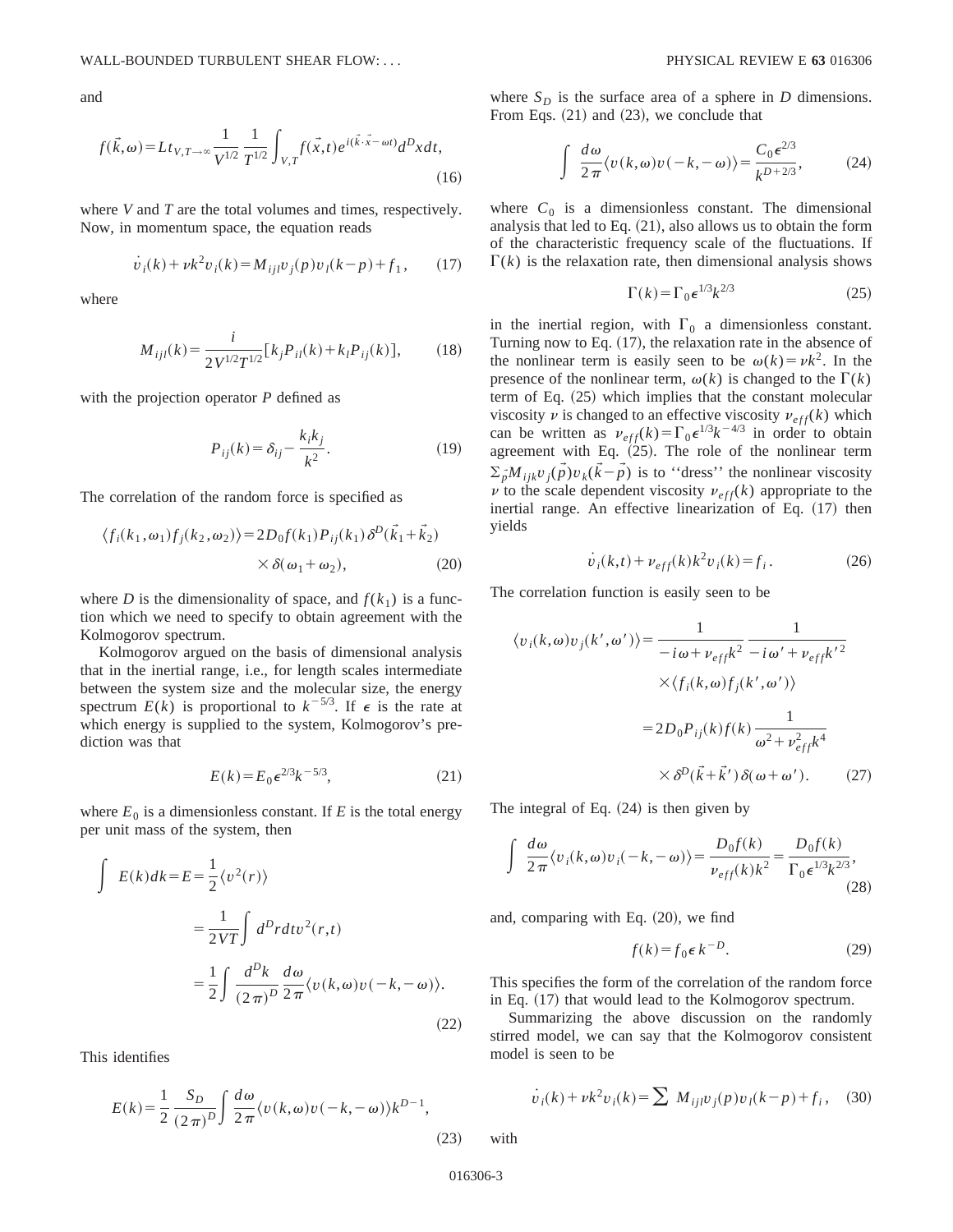$$
\langle f_i(k,\omega)f_j(k',\omega')\rangle = \frac{2F_0\epsilon}{k^D} P_{ij}(k)\delta^D(\vec{k}+\vec{k}')\delta(\omega+\omega'),\tag{31}
$$

and an equivalent linearization of the equation of motion is

$$
\dot{v}_i(k) + \nu_{eff} k^2 v_i(k) = f_i.
$$
 (32)

Analysis of the above model in the Kolmogorov range leads to the universal result

$$
\frac{\Gamma_0^3}{F_0} = \frac{3}{4} \frac{C_D}{(2\pi)^D} \frac{D-1}{D+2},
$$
\n(33)

where  $C_D$  is a constant again. In Sec. IV, we discuss various features of the randomly stirred model, and explain how the effective viscosity is obtained on the basis of a calculation starting from Eq.  $(17)$ . These considerations are then used in Sec. V to extend the model to the situation where there is anisotropy due to the presence of the plate.

### **IV. SELF-CONSISTENT CALCULATION**

In this section, we undertake a self-consistent  $[12,16]$  calculation starting from Eq.  $(17)$  to see how a  $v_{eff}$  emerges automatically. We carry out diagrammatic perturbation expansions and apply self-consistency at one-loop level to obtain the nonlinear term induced relaxation rate  $[16,17]$ . The quantity of interest is the Green's function  $G_{ii}(k,\omega)$ , which is defined as

$$
G_{ij}(k,\omega) = P_{ij}G(k,\omega)
$$
  
=  $\left\langle \frac{\partial f_i(k,\omega)}{\partial v_j(k',\omega')} \right\rangle / \delta^D(k,k') \delta(\omega,\omega').$  (34)

If we drop the nonlinear term  $(z$ eroth order), then the Green's function  $G^{(0)}(k,\omega)$  is easily seen to be given by

$$
G^{(0)}(k,\omega) = (-i\omega + \nu k^2)^{-1}.
$$
 (35)

The relation between the full Green's function and the bare function  $G^{(0)}(k,\omega)$  is given by Dyson's equation

$$
G^{-1} = G_0^{-1} + \Sigma(k, \omega) = -i\omega + \nu k^2 + \Sigma(k, \omega), \quad (36)
$$

where we have on purpose changed the sign in front of  $\Sigma(k)$ . In the above form,  $\Sigma(k,\omega)$  is clearly the correction to the relaxation rate  $\nu k^2$ . If  $\Sigma(k,0)$  dominates  $\nu k^2$ , then the bare relaxation rate can be dropped, and  $\Sigma(k)$  is the relaxation rate, with the Green's function given by  $G^{-1} = -i\omega$  $+\Sigma(k,\omega)$ . For the Kolmogorov case, discussed in Sec. III, we expect  $\Sigma(k,0) = \Gamma_0 \epsilon^{1/3} k^{2/3}$ , and this will dominate  $\nu k^2$  as long as we consider wave numbers *k* smaller than a critical  $k_D$ , given by

$$
\epsilon^{1/3}k_D{}^{2/3} \sim \nu k_D^2\,,
$$

$$
k_D \sim \frac{\epsilon^{1/4}}{\nu^3/4}.\tag{37}
$$

The above  $k_D$  is the wave number above which viscous dissipation becomes dominant. For wave numbers well below  $k_D$  (true in the inertial range),  $\Sigma(k,\omega)$  will dominate  $\nu k^2$ .

The first contribution  $\Sigma^{(2)}(k,\omega)$  to  $\Sigma(k,\omega)$  is obtained at the one-loop level, and is given by

$$
\Sigma^{(2)}(k,\omega) = \int \frac{d^D p}{(2\pi)^D} \frac{d\omega'}{2\pi} M_{ijl}(k) G_{lm}^{(0)}(k-p,\omega-\omega')
$$
  
× $C_j^{(0)}(p,\omega')M_{iml}(k)$ . (38)

At this point we convert this to a self consistent equation by making this an equation involving  $\Sigma(k,\omega)$  alone. To do this we replace  $\Sigma^{(2)}(k,\omega)$  by the full self-energy  $\Sigma(k,\omega)$ ,  $G^{(0)}$ by the dressed Green's function  $G(k,\omega)$  and  $C^{(0)}$  by the dressed correlation function  $C(k, \omega)$ . This leads to

$$
\Sigma(k,\omega) = \frac{d^D p}{(2\pi)^D} \frac{d\omega'}{2\pi} b(\vec{k}, \vec{p}, \vec{k} - \vec{p}) G(\vec{k} - \vec{p}, \omega - \omega')
$$
  
×C(p, \omega'), (39)

where  $b(\vec{k}, \vec{p}, \vec{k} - \vec{p})$  is a factor which depends only on the angle between  $\vec{k}$  and  $\vec{p}$ . *G* on the right hand side is given by

$$
G^{-1}(k,\omega) = -i\,\omega + \Sigma(k,\omega),\tag{40}
$$

and the correlation function by

$$
C(k,\omega) = \frac{|G|^2}{k^D},\tag{41}
$$

which ensures that  $\Sigma(k,\omega)$  is self-consistently determined from Eq. (39). We now ask whether  $\Sigma(k,0) \propto k^{2/3}$  is indeed a solution of Eq.  $(42)$ . We write

$$
\Sigma(k) = k^2 \int \frac{d^D p}{(2\pi)^D} \frac{d\omega}{2\pi} b(\vec{k}, \vec{p}, \vec{k} - \vec{p})
$$

$$
\times \frac{1}{p^D} \frac{1}{i\omega + \Sigma(\vec{k} - \vec{p}, \omega)} \frac{1}{\omega^2 + \Sigma^2(p)}.
$$
(42)

Dimensional analysis of Eq.  $(39)$  shows that

$$
[\Sigma(k)]^3 \sim k^2,\tag{43}
$$

which is in accordance with Kolmogorov scaling.

The power-counting consistency of Eq.  $(42)$  satisfies the Kolmogorov spectrum, but does not automatically imply that this is the correct solution. We need to check whether the integral in Eq.  $(42)$  is finite or not. A potential problem of Eq. (42) is in the region of  $p \approx 0$ . In this region of momentum space, if we perform, frequency integration, the domi-

or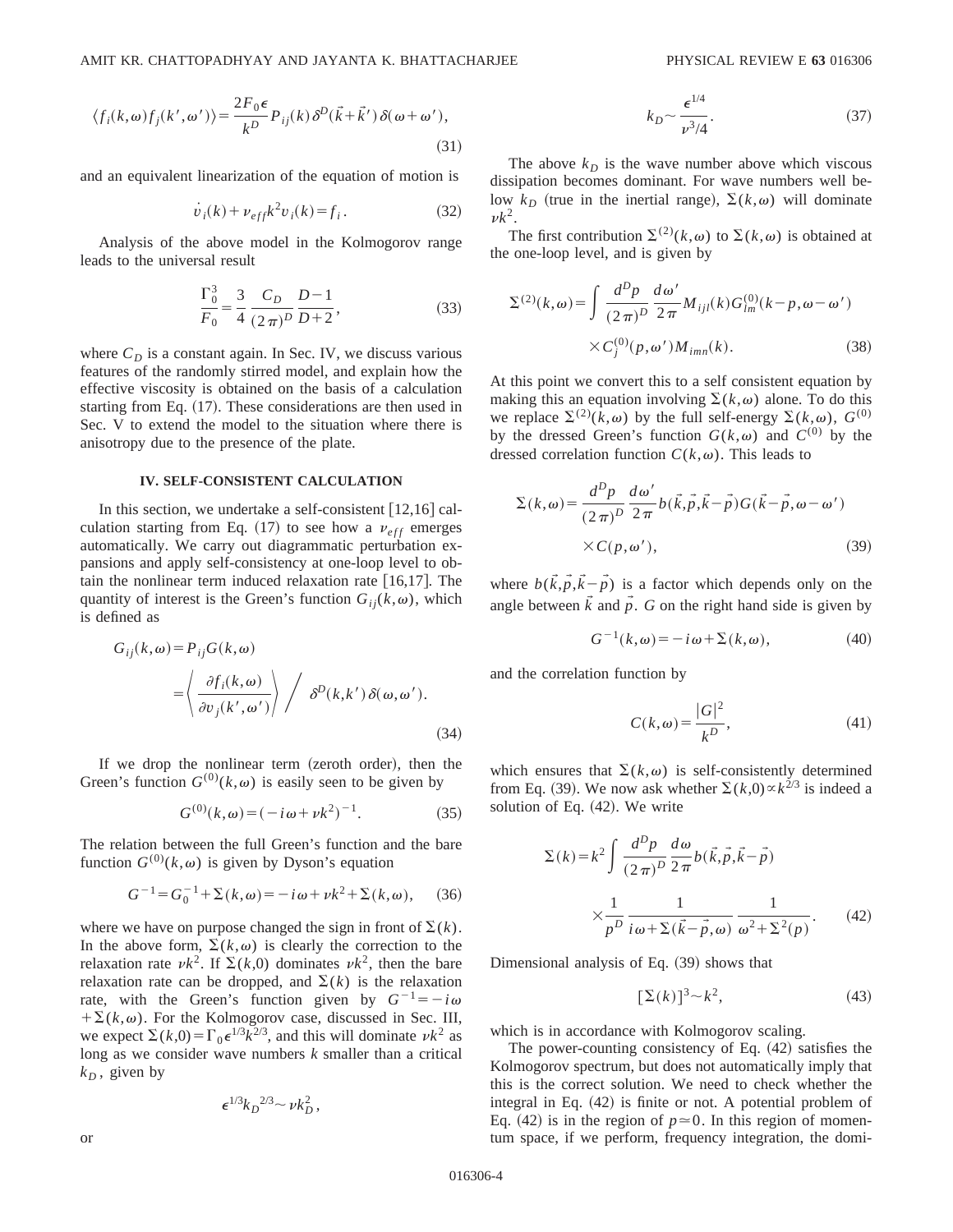nant contribution to the integral will be from the small- $\omega$ part, where we may replace  $i\omega + \Sigma(k-p,\omega)$  by  $\Sigma(k)$ , and then

$$
\Sigma^{2}(k) \approx \frac{k^{2}}{(2\pi)^{D}} \int \frac{d^{D}p}{p^{D}} \frac{1}{\Sigma(p)} b(k,0,k).
$$
 (44)

The integral has to be cutoff at a lower limit  $k_0$  for any  $\Sigma(p)$ in order that it is finite, and we have

$$
\Sigma(k) \propto k. \tag{45}
$$

This dynamics is different from the Kolmogorov dynamics. It represents a sweeping process—a process where two eddies of very different scales interact, this interaction being simply a carrying of the smaller eddy by the larger one. The frequency scale associated with this process is simply  $k$  [the time is proportional to the size of the eddy (Taylor's hypothesis)]. The Kolmogorov process, on the other hand, is concerned with interaction between neighboring eddies—the process that causes the energy to cascade from larger scales to shorter scales, and that gives a frequency scale proportional to  $k^{2/3}$ . In the problem of fluid flow over the infinite plate, one essentially has to consider eddies of all sizes in the two-dimensional plane, and hence the dynamics in the plane will be of the sweeping variety and should be governed by the frequency scale proportional to *k*, i.e., a characteristic frequency [16,17] of  $\nu_{eff}(k)k^2$  with  $\nu_{eff} = \nu_0 k^{-1}$ .

We end this section with the observation that the cross correlation  $\langle v_1(\vec{x})v_3(\vec{x})\rangle$  that we are interested in vanishes in the homogeneous isotropic situation, since

$$
\langle v_1(\vec{x})v_3(\vec{x})\rangle = \int \frac{d^D k}{(2\pi)^D} \langle v_1(k)v_3(-k)\rangle
$$

$$
= -\int \frac{d^D k}{(2\pi)^D} \frac{k_1k_3}{k^2} \int \frac{d\omega}{2\pi} C(k,\omega), \quad (46)
$$

and the last integral will vanish on angular integration. This is a consequence of the translational invariance that allows us to define the Fourier transform in all directions. In the presence of the plate, the translational invariance is broken in the *z* direction and the above stress tensor is no longer zero.

# **V. RANDOMLY STIRRED MODEL IN THE PRESENCE OF A BOUNDARY**

To set up a model corresponding to Eq.  $(21)$  for the situation where the flow is above a plate set on the  $z=0$  plane, we note that we cannot work with the Fourier transform in the full three-dimensional space. Consequently the incompressibility condition would be difficult to implement. To circumvent this problem, we satisfy the incompressibility condition at the very outset by setting  $\vec{v} = \vec{\nabla} \times \vec{A}$ , and look for the equation of motion of the vector  $\vec{A}$ . We will work with the Fourier transform in the two-dimensional space, and expand  $\overrightarrow{A}_i(\overrightarrow{r},t)$  as

$$
A_i(\vec{r},t) = \sum A_i(\vec{k},z,t) e^{i\vec{k}\cdot\vec{r}},
$$
 (47)

where  $\vec{k}$  and  $\vec{r}$  are two-dimensional vectors in the *x*-*y* plane. The first observation that one needs to make is that if  $\vec{g}$  is the noise in the equation of motion for  $\vec{A}$ , then in the homogeneous isotropic situation the correlation of  $\vec{g}$  would have to be prescribed as

$$
\langle g_i(k,\omega)g_j(k',\omega')\rangle = \frac{2F_0\epsilon}{k^{D+2}}\delta_{ij}\delta^D(k+k')\delta(\omega+\omega'),\tag{48}
$$

with  $D=3$  in the *D*-dimensional space.

The boundary imposed at  $z=0$  will cause anisotropy in the correlation of  $g_i$  and  $g_j$ . We also note that  $g_i(\vec{k},\omega)$  will have to be replaced by  $g_i(\vec{k},z,\omega)$ , where  $\vec{k}$  is now a twodimensional vector, and we keep the coordinate space description in the *z* variable. We thus write

$$
\langle g_i(k, z_1, \omega) g_j(-k, z_2, -\omega) \rangle
$$
  
= 
$$
\frac{2F_0 \epsilon}{k^4} G(z_{12}) [\delta_{ij} + \delta_{i1} \delta_{j3} + \delta_{i2} \delta_{j3}]
$$
  
= 
$$
\frac{2F_0 \epsilon}{k^4} [\delta_{ij} + \delta_{i1} \delta_{j3} + \delta_{i2} \delta_{j3}],
$$
 (49)

where  $G(z_{12})$ = const is the correct coordinate space description for obtaining the Kolmogorov spectrum. To write the equation of motion for  $\overline{A}$ , we use the equivalent linearization of Eq.  $(26)$ , and write

$$
\frac{\partial A_i}{\partial t} + \nu_{eff} \left[ k^2 - \frac{\partial^2}{\partial z^2} \right] A_i = g_i, \tag{50}
$$

where the correlation of  $g_i$  is prescribed in Eq. (49), and  $\nu_{eff} = \tilde{\nu}_0 k^{-1}$ , as explained in the Sec. IV. The above equations are guaranteed to lead to the correct Kolmogorov description for the homogeneous isotropic situation in  $D=3$ . Our model is specified by Eqs.  $(50)$  and  $(49)$ , and in Sec. VI will be used to calculate the correlation function  $\langle v_1(\vec{x})v_3(\vec{x})\rangle.$ 

## **VI. CORRELATION FUNCTION AND UNIVERSAL AMPLITUDE**

Our task in this section is to calculate the correlation function  $\langle v_1(\vec{x})v_3(\vec{x})\rangle$  on the basis of our model specified by Eqs. (50) and (49). Using  $v_i = \epsilon_{ijk}(\partial/\partial x_i)A_k$ , we have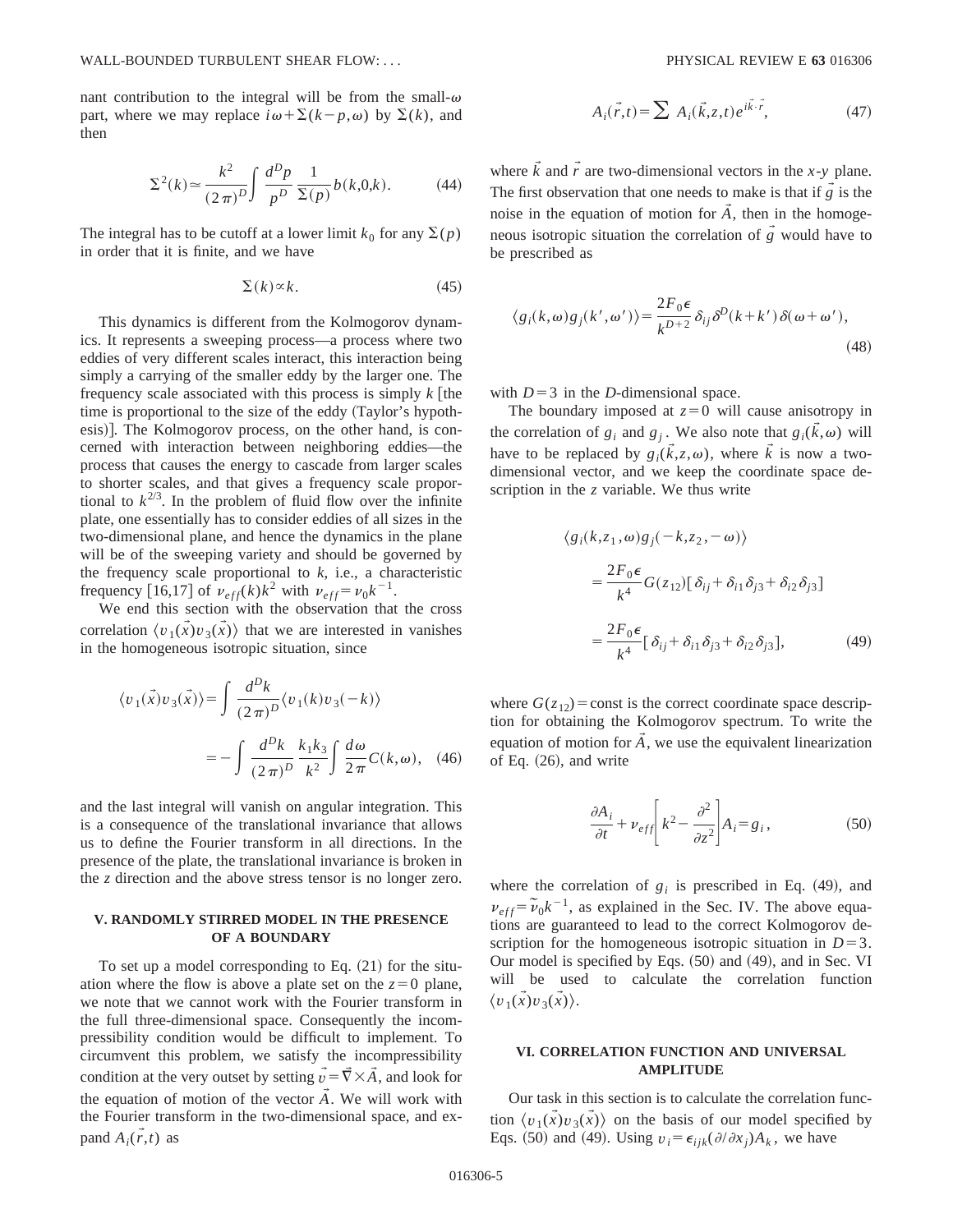$$
\langle v_1(\vec{r},t)v_3(\vec{r},t)\rangle = \int \frac{d^2k}{(2\pi)^2} \frac{d\omega}{2\pi} \langle v_1(k,z,\omega)v_3(-k,z,-\omega)\rangle
$$
  

$$
= \int \frac{d^2k}{(2\pi)^2} \frac{d\omega}{2\pi} \langle ik_2A_3(k,z,\omega)
$$
  

$$
- \frac{\partial}{\partial z} A_z(k,z,\omega) \Big| [-iK_1A_2(-k,z,-\omega)
$$
  

$$
+ ik_2A_1(-k,z,-\omega)] \rangle
$$
  

$$
= \int \frac{d^2k}{(2\pi)^2} \frac{d\omega}{2\pi} k_2^2(A_3(kz,z\omega)
$$
  

$$
\times A_1(-k,z,-\omega) \rangle,
$$
 (51)

since all the other correlations vanish due to the angular integrations. We can formally write the solution of Eq.  $(50)$  as

$$
A_i(k, z, \pm \omega) = \int \frac{G_{\pm}(k, \pm \omega, z, z')}{v_{eff}} F(z') dz',
$$

and with this Eq.  $(51)$  becomes

$$
\langle v_1(\vec{r},t)v_3(\vec{r},t)\rangle = -\int \frac{d^2k}{(2\pi)^2} \frac{d\omega}{2\pi} k_2^2 G_+(k,z,z_1,\omega) G_- \\
\times (-k,z,z_2,-\omega) \langle F_3(k,z_1,\omega) F_1 \\
\times (-k,z_2,-\omega) \rangle dz_1 dz_2 \\
= -2F_0 \epsilon \int \int \frac{d^2k}{(2\pi)^2} \frac{d\omega}{2\pi} \frac{k_2^2}{k^4} \\
\times \int \int \frac{G_+(z,z_1)G_-(z,z_2)}{v_{eff}^2} dz_1 dz_2.
$$
\n(52)

The Green's function  $G_{\pm}$  are obtained from the solution of

$$
\left(\frac{\partial^2}{\partial z^2} - k^2 \mp i\Omega\right) G_{\pm} = \delta(z - z')\tag{53}
$$

with  $\Omega = \omega / v_{eff}$ .

Defining  $\kappa^2 = k^2 \pm i\Omega$ , and working with boundary conditions appropriate to a single plate (i.e., *G* vanishes on the plate and at infinity), we find  $[18]$ 

$$
G_{\pm}(z, z') = \frac{\sinh(\kappa_{\pm} z_{<})e^{-\kappa_{\pm} z_{>}}}{\kappa_{\pm}}.
$$
 (54)

Carrying out  $z_1$  and  $z_2$  integrations in Eq.  $(52)$ , we obtain

$$
\langle v_1 v_3 \rangle = -2F_0 \epsilon \int \frac{d^2 k}{(2\pi)^2} \frac{d\omega}{2\pi} \frac{k_2^2}{k^4} \frac{1}{\kappa_+^2 \kappa_-^2} \frac{1}{v_{eff}^2} \times (1 - e^{-\kappa_+ z})(1 - e^{-\kappa_- z}). \tag{55}
$$

For large z, the stress tensor tends to the constant value  $-v_0^2$ , which is given by

$$
v_0^2 = F_0 \epsilon \int \frac{d^2 k}{(2\pi)^2} \frac{d\omega}{2\pi} \frac{\cos^2 \theta}{k^2} \frac{1}{\nu_{eff}^2} \frac{1}{\kappa_+^2 \kappa_-^2}
$$

$$
= F_0 \epsilon \int \frac{d^2 k}{(2\pi)^2} \frac{d\omega}{2\pi} \frac{\cos^2 \theta}{\nu_{eff}} \frac{1}{k^4}.
$$
(56)

In the sweeping time dominated situation  $v_{eff}$  $=\Gamma_0 \epsilon^{1/3} k^{-1} k_0^{-1/3}$ , and the above integral needs to be cutoff at a lower limit  $k_0$ , leading to

$$
v_0^2 = \frac{F_0}{4\pi} \frac{\epsilon^{2/3}}{k_0^{2/3}}.
$$
 (57)

It is this  $v_0$  which sets the scale for the velocity at the boundary layer. We now need to specify the range of the *z* space in which we are interested. As already discussed, the law of the wall in Eq.  $(1)$  holds somewhat away from the boundary. The relevant length scale is  $k_D^{-1} = \nu(k_0)/v_0$  $=\sqrt{4\pi}\Gamma_0^{3/2}k_0^{-1}/F_0^{1/2}$ . Our interest is in the value of *z* for which  $k_D z > 1$ , and from Eq. (55) we find that the correction to  $v_0^2$  is

$$
\langle v_1 v_3 \rangle = -v_0^2 \bigg[ 1 - \frac{5}{6} \frac{k_D}{k_0} \frac{1}{z_+} \bigg],\tag{58}
$$

where  $z_+ = k_D z$  (note that, for small  $k_0$ ,  $e^{-K_0 z} \sim 1$ ). The quantity  $F_0/\Gamma_0^3$  is a universal number known from the study of homogeneous isotropic turbulence, and given by Eq. (30), which, for  $D=3$ , yields

$$
\frac{\Gamma_0^3}{F_0} = \frac{3}{4} \frac{4\pi}{8\pi^3} \frac{2}{5} = \frac{3}{20\pi^2}.
$$
 (59)

Using this universal value, we have

$$
\langle v_1 v_3 \rangle = -v_0^2 \bigg[ 1 - \frac{5}{6} \sqrt{\frac{5\pi}{3}} \frac{1}{z_+} \bigg]. \tag{60}
$$

Returning to Eq. (9), noting that  $x_3$  there is our *z* in the above discussion, we obtain

$$
\kappa = \frac{6}{5} \sqrt{\frac{3}{5 \pi}} \approx 0.52. \tag{61}
$$

The experimental values of  $\kappa$  cluster around 0.42.

The experimental data on the flow near a wall have accumulated since the time of Prandtl, and a comparatively recent computation was shown in a scaling plot by White [19]. In summary, we have extended the randomly stirred model of De Dominicis and Peliti to an anisotropic situation, to set up a scheme for calculating an universal amplitude appearing in